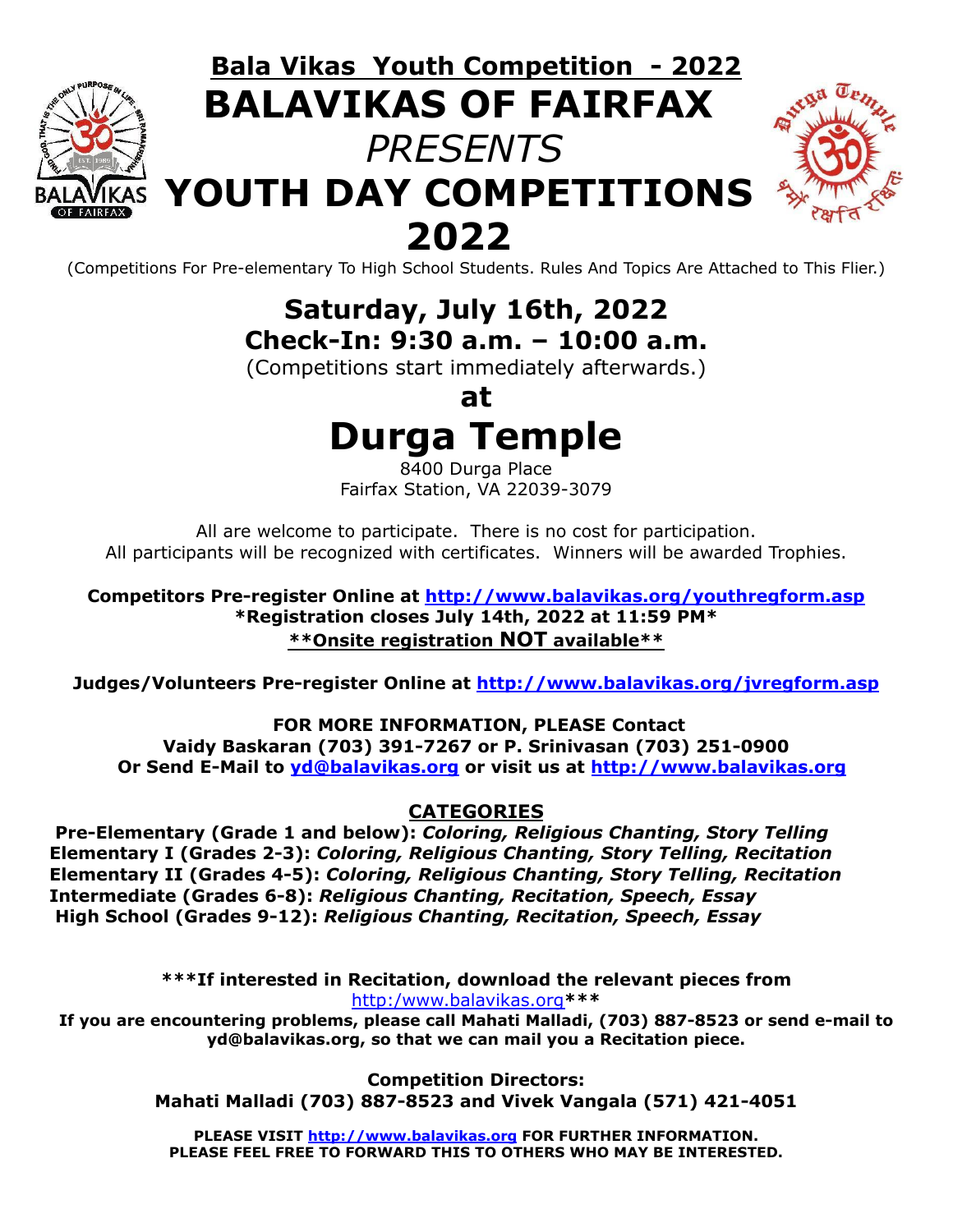# **Bala Vikas Youth Competition - 2022**

### **High School:**

- **Essay***: "Arise! Awake! And stop not until the goal is reached" is a famous quote by Swami Vivekananda. How has this ideal of perseverance shaped your pandemic experience?*
- **Speech: "What are some misconceptions of Hinduism in society? How can you work to correct these misconceptions?"**

#### **Intermediate:**

**Essay:** *"What role can the Classical Arts (music, dance, etc.) play in deepening one's religious faith?"*

**Speech: "***How does our Hindu upbringing shape our personalities?"*

**If interested in entering Recitation, please download the relevant piece from our website:** [www.balavikas.org](http://www.balavikas.org)**.**

#### **RULES**

- **1. Please bring your own pencils, crayons, and paper. To be consistent, only crayons will be allowed for coloring competition.**
- **2. Drawing for the coloring competition will be given on the day of the competition, and a 60-minute time period will be allotted for coloring.**
- **3. Essays for these assigned topics can be prepared and researched ahead of time, however on the day of the competition, no notes or references can be used. Essays must be written in the 60 minute time period allotted.**
- **4. Speeches must be between 3-5 minutes with a 30-second grace period.**
- **5. Every religious chant (regardless of language or religion) must be explained in English. These chants must be between 2 - 3 minutes with a 30-second grace period.**
- **6. Stories with a clear moral and ethical message (irrespective of religious origin) will be accepted. Stories must be between 2-3 minutes with a 30-second grace period.**
- **7. Your grade is the one you will be entering in the new school year.**

*PLEASE NOTE***: All competitors will be recognized with Certificates. First three winners in each category will receive trophies.**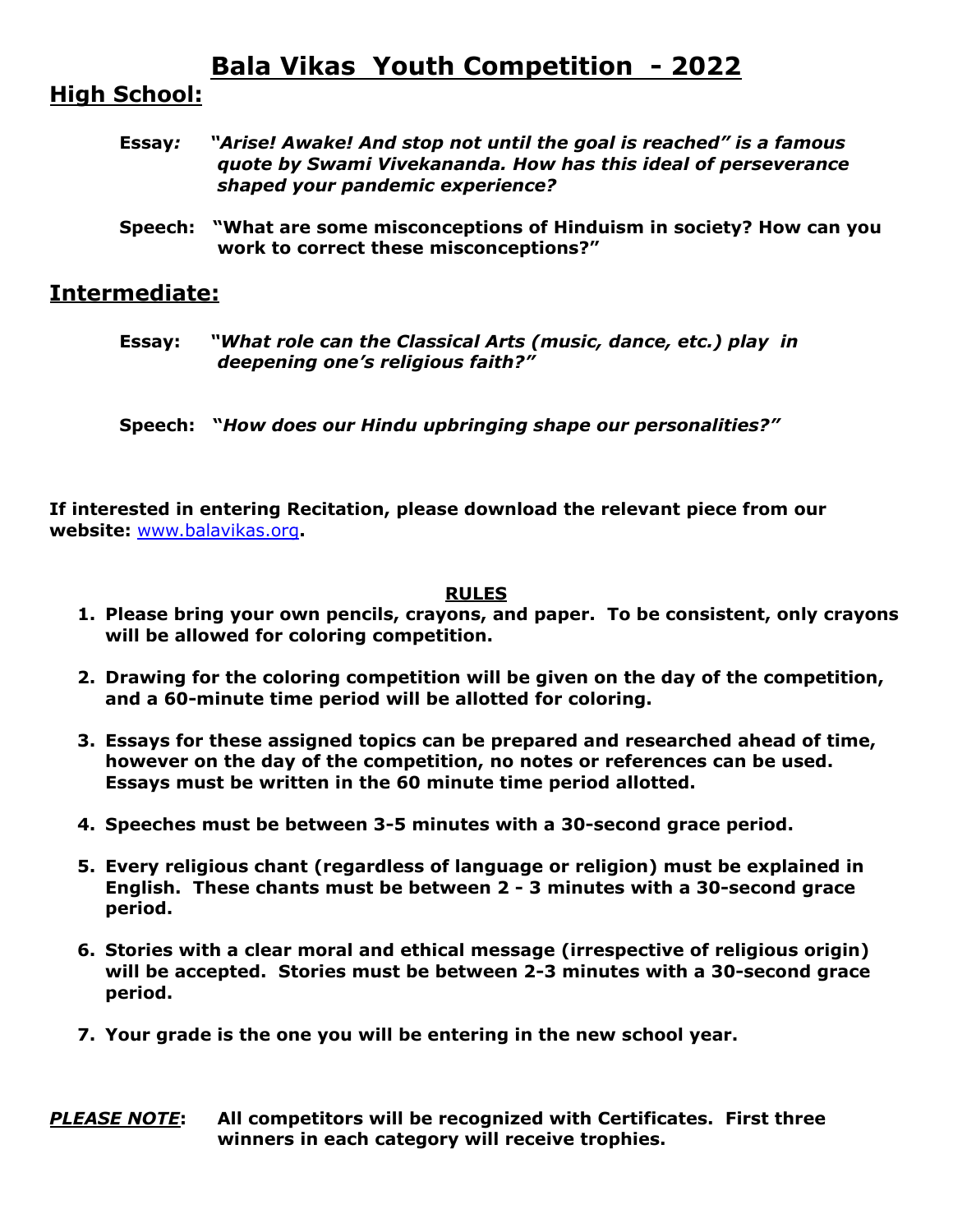## **Bala Vikas Youth Competition - 2022**

# **High School**

### **Recitation**

You are all intelligent people listening. Can I say that all of you are understanding in the same way? It cannot be. You receive the idea and interpret it according to your own mind. He understands it with his mind. So your world outside is ordered by, governed by, controlled by your mental attitude. Haven't you heard people say that this world is a Hell? Haven't you heard people say this world is a Heaven? Successful people say that this world is wonderful. Unsuccessful people say, "I want to die." Why? It is the same situation, the same sun, moon and stars. The same atmosphere and elements. Yet one feels it is wonderful and the other is miserable. When mommy and daddy are home, the elder son thinks it is heaven. The younger son thinks, "I am waiting to become 18 years old so that I can get away from these wretched people." His parents are loving him fully and completely, yet his interpretation is that he is in Hell. These undisciplined mental disturbances prompt us to live on instincts and impulses of the mind. They are utterly selfish, heartlessly desiring everything in the exterior world, wanting to acquire, possess, embrace, indulge and enjoy. They are like any cattle and we live only at the mental level at this moment.

All of us have intelligence to analyze and realize that what I am doing is wrong, but you do not have the strength to live up to it. There is no one who does not know that he is immoral, drinking is bad, smoking is ruinous. And yet we ask them, "Why are you drinking?" It is not that I don't know it. I know it, but I can't give it up. Everyone! Cheating, telling a lie, becoming angry, cruel and criminal in nature. It is not that you do not know it is wrong. But you say, "I am sorry, I cannot be away from it. I am compelled to do things." Think!

Now friends, each individual is a unit in this universe. All individuals put together is called a community, nation or world. Apart from the individuals, there is no world. Without distinction, all your minds put together is the world outside. If the majority of the minds are egocentric, utterly selfish, arrogant, vulgar, without character, that society, that community will be of the same character. That nation is no nation, it is only a country where a population lives. There is no integrity between themselves and no understanding internationally... Through individual perfection alone can world perfection be aspired.

> - Swami Chinmayananda *UN speech 1992*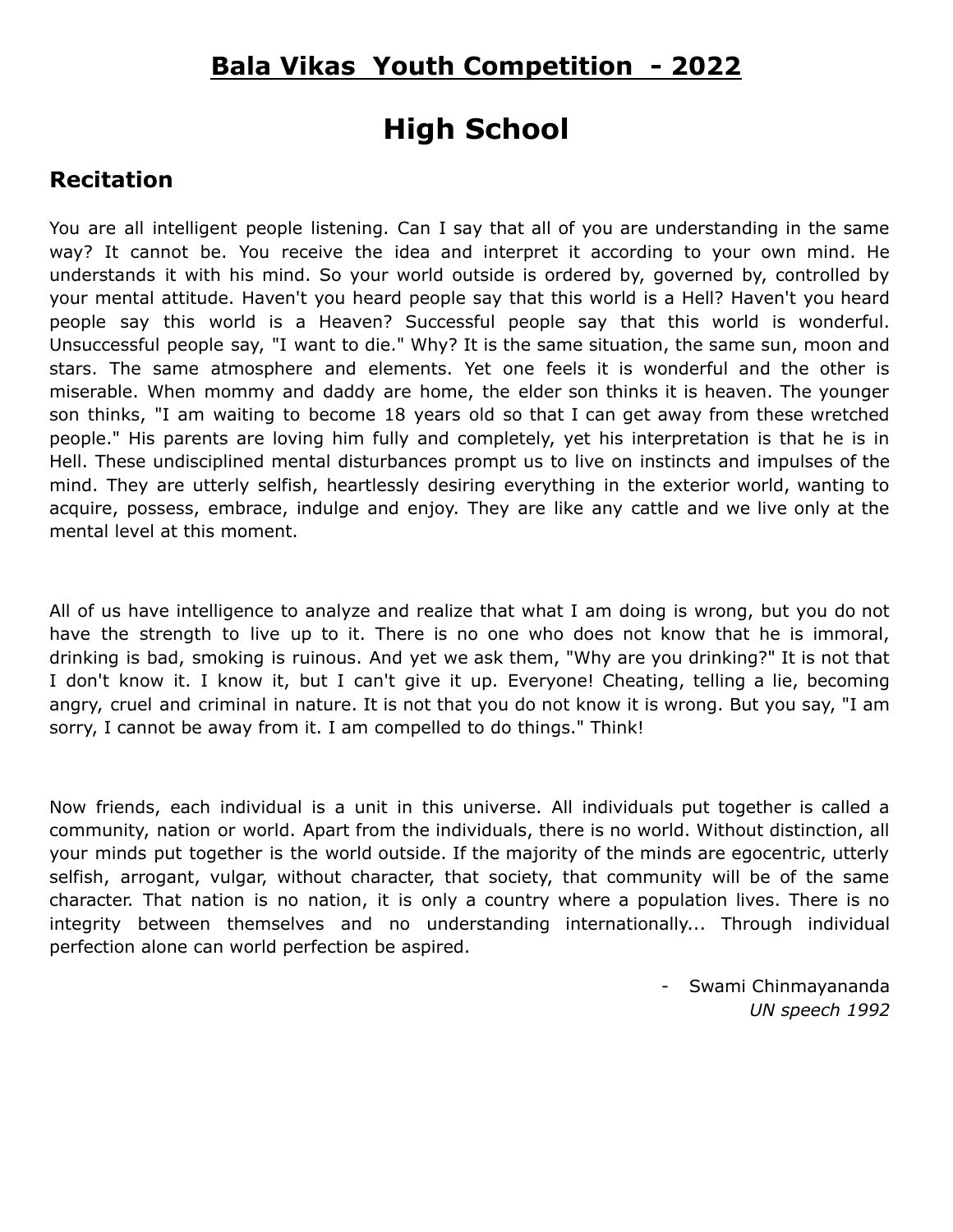# **Intermediate**

### **Recitation**

The more knowledge you have, the more wealth you can create; except through efficient work inspired by knowledge, there is no other way to gain wealth. You cannot create wealth by magic and mystery. That lesson we have to learn today. Sarasvati is primary, and Lakshmi is a by-product of Sarasvati. This knowledge must come so that poverty will be eliminated in India. Pure science is Sarasvati, and applied science is Lakshmi. Knowledge applied to agriculture improves the wealth of the nation; so also industry. Everywhere these two austere goddesses reign, but we in India have to re-learn how to truly worship them. Merely making arati, waving of light, before their picture is not the way to worship them. Go to the university, study various books, think for yourself - this is how you become students of Sarasvati. And, hard work, teamwork, trying to improve efficiency - that is how we have to worship Lakshmi. Arati we can do once a year, but everyday we have to worship Lakshmi only through this kind of hard work. Then alone Lakshmi kataksha or grace will come to us.

Therefore, in this modern age, the ideal is janana, and everyone is to be on the road to knowledge. Nature has given human being the capacity to oppose the thumb to the forefinger, and thus manipulate the world around him or her, and acquire knowledge and power. This is the beginning of human evolution. In the description of Sri Krsna, this wonderful expression is there; jnana mudraya krsnaya. In all the iconography of India, of great saints, sages, incarnations, and of the Divine Mother, you will find this particular pose of jnana mudra. It is especially seen in depicting Siva as Daksinamurti. By this jnana mudra, he is able to remove the doubts of students around him. This is the tradition coming down to use from very ancient times and we should apply the essence of this tradition to deal with our own present-day problems. The whole land must become dedicated to knowledge and knowledge-seeking.

> - Swami Ranganathananda *Universal Message of the Bhagavad Gita*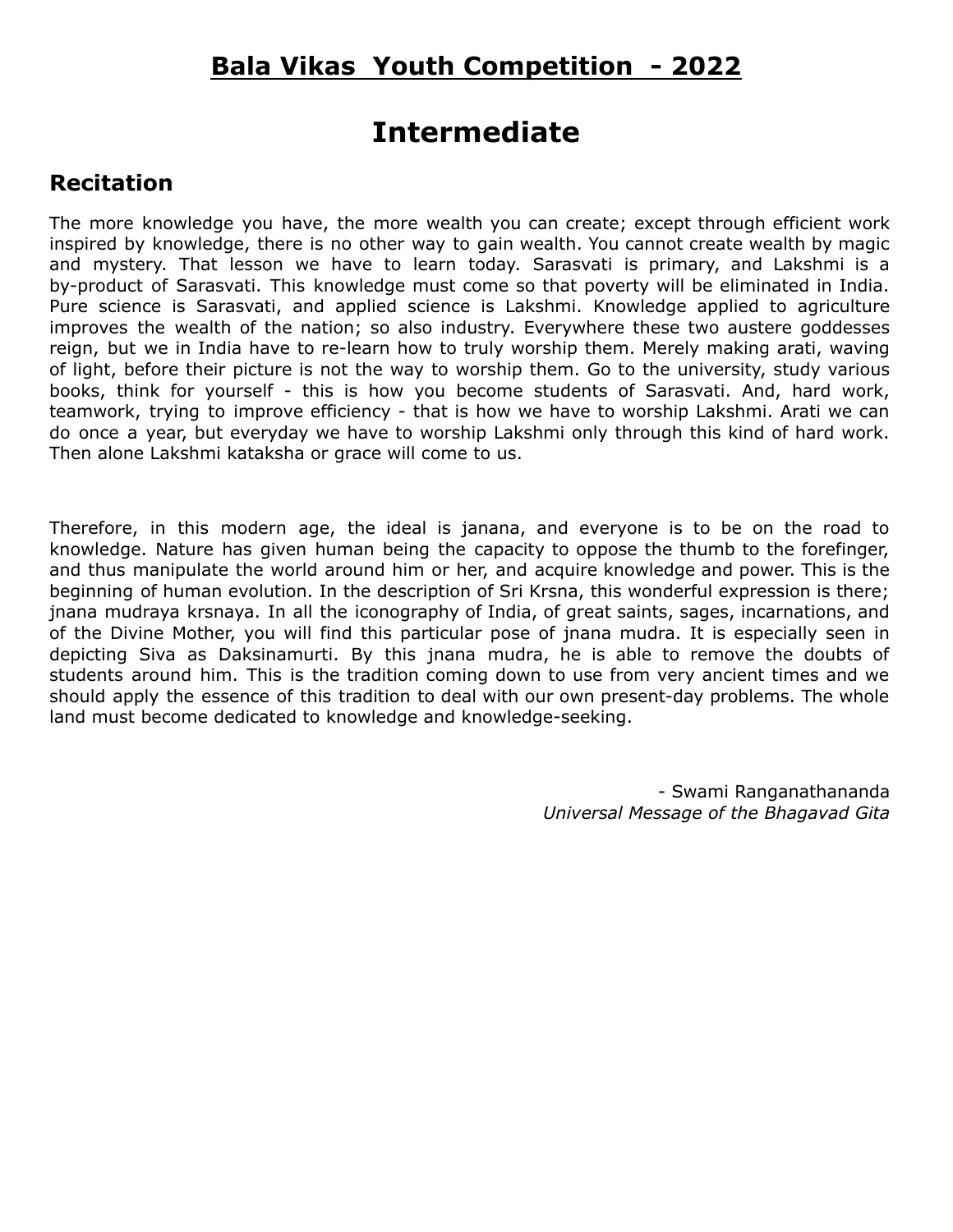# **Elementary II**

### **Recitation**

I am young in spirit though old in body. I do not wish to lose this privilege of youth. To deny the growing capacity to my thinking power is to admit that I have no right to speak on this resolution. Whatever I am going to speak today is eternally young. The body might grow old, decrepit and it might perish, but the soul is immortal. Similarly, if there might be an apparent lull in our Home Rule activities, the freedom of the spirit behind it is eternal and indestructible, and it will secure liberty for us.

The Soul means Parameshwar and the mind will not get peace till it gets identified with Him. If one body is worn out the soul will take another: so assures the Gita. This philosophy is quite old. Freedom is my birthright. So long as it is awake within me, I am not old. No weapon can cut this spirit, no fire can burn it, no water can wet it, no wind can dry it. I say further that no CID can burn it. I declare the same principle to the Superintendent of Police who is sitting before me, to the Collector who had been invited to attend this meeting and to the Government shorthand writer who is busy taking down notes of our speeches.

> - Bal Gangadhar Tilak *Freedom is my Birthright*